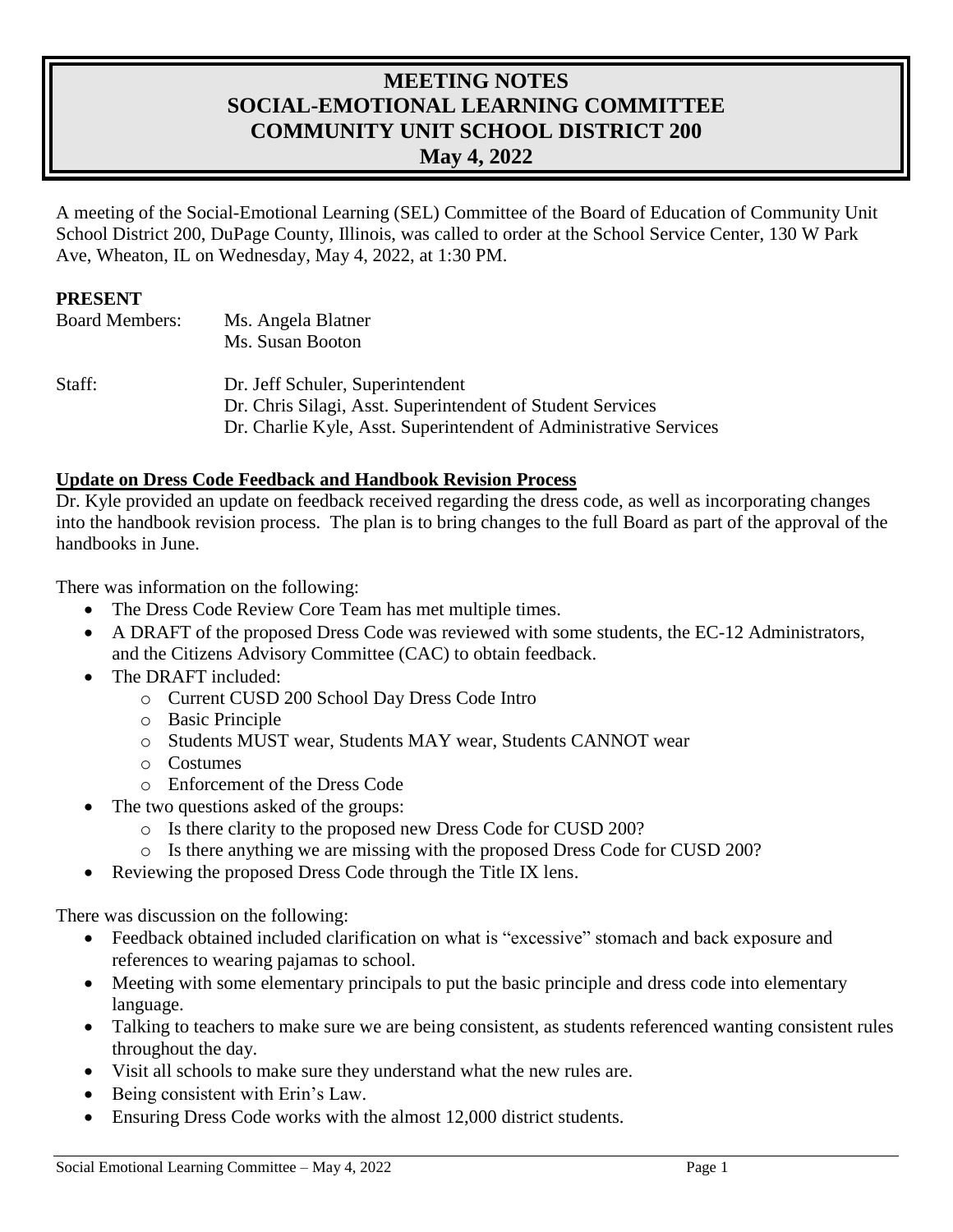- Athletics dress code P.E. attire; sports teams and conditioning attire if taking place during the school day; sports bras and shirts off during sports training; plan to work with Athletic Directors (ADs) and coaches regarding athletics dress code.
- MAY wear section trying to define what we are going to accept and what is not accepted, and the importance of ensuring both students and teachers understand and bring clarity to what is acceptable.
- "Visible waistbands and visible straps" language.
- Other districts that have gone to a more modern dress code and the enforcement part of it.
- Who do students go it if they violate the dress code? Will teachers be made aware if they should not have written up a student for a dress code violation?
- Working on how the dress code will be implemented.
- The goal is to be clear, and concise, and to keep students in the classroom.
- Next step work on the handbooks.

## **SEL Action Planning for 2022-2023 School Year**

Dr. Silagi provided a DRAFT of the SEL Goal Plans for the 2022-2023 school year. For each goal, the action, SEL framework alignment, and evidence were noted. There was additional information provided on the following:

- The first half of the goals are continuing from things that are already being done and the goal is to enhance them.
- The second half of the goals are newly initiated pieces.
- This does not mean any of the other work goes away, but are highlighting these things.
- Relationship mapping having more accountability pieces, having staff map students.
- 5 Essentials data will provide good data to look at.
- SAEBRS intend on full implementation for grades 4-7 in the upcoming year.
- Clubs/activities piece now that there are increased opportunities, what are some of the areas of high interest districtwide? Would like to connect some clubs through the levels.

There was discussion on the following:

- Activity buses at the HS level utilization rate, cost, and evaluation.
- Activities and clubs
	- o How do students know what is available to them?
	- o Who to contact at school(s) for a list of available activities/clubs?
	- o Activities fair at schools information publicized?
	- o HS websites extensive activities/club information.
	- o Do parents know there is an Activities Director at each HS?
	- $\circ$  The number of clubs at each elementary increased from 2 to 5 7 clubs.
	- o The impact of adding stipends on clubs and activities.
	- o Revisiting activities information during ACCESS periods.
	- o Looking at how these were promoted this year and what we can do to get better.
- Using students for scorekeeping, etc. for sports is a great way to get additional students involved that may not otherwise be involved in athletics. Could teachers recruit kids for this?
- Enhancing the D200 crisis response plan Ensuring emotional wellness supported during a schoolrelated crisis – taking into consideration the mental-health piece.
- Supporting early elementary student behavioral needs piloting Camp Kinder summer program.
- How do we identify students that will benefit proactively, specifically those students without any preschool experience? Participation and transportation.
- Head Start program at Johnson and Longfellow; Jefferson Preschool Expansion Grant.
- Seeing an influx of students in early intervention.